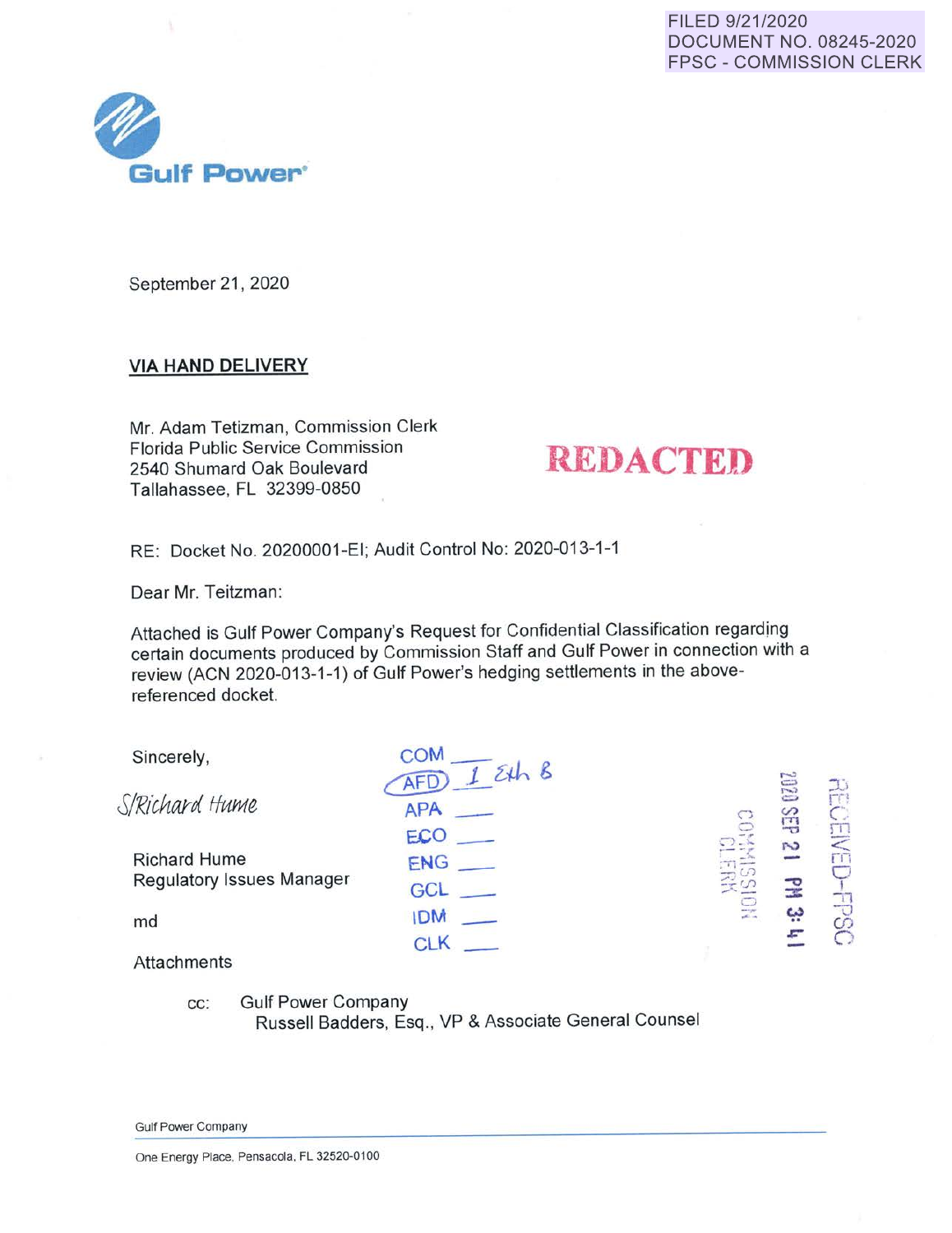In re: Fuel and purchased power cost recovery clause and generating performance incentive factor

Docket No.: 20200001-EI

Date: September 21, 2020

### **GULF POWER COMPANY'S REQUEST FOR CONFIDENTIAL CLASSIFICATION**

Gulf Power Company ("Gulf'), pursuant to Rule 25-22.006, Florida Administrative Code ("F.A.C.") and Section 366.96, Florida Statutes ("F.S."), hereby requests that the Florida Public Service Commission ("Commission") enter an order protecting from public disclosure certain information contained in documents showing Gulf's Hedging Transactions for the Period August 1, 2019 to July 31, 2020 ("2020 Hedging Settlements"), which Gulf has produced to the Commission Staff ("Staff') in Audit Control No. 2020-013-1-1. In support of this request, Gulf states as follows:

1. In response to certain data requests propounded by Staff, Gulf has produced its 2020 Hedging Settlements. The 2020 Hedging Settlements will be included in Staffs work papers in this docket. This request is being filed in order to request confidential classification of certain information contained in the 2020 Hedging Settlements, consistent with Rule 25-22.006, F.A.C.

- 2. The following exhibits are attached to and made a part of this Request:
	- a. Exhibit "A" consists of the 2020 Hedging Settlements, and all the information that Gulf asserts is entitled to confidential treatment has been highlighted.
	- b. Exhibit "B" is an edited version of Exhibit "A" on which the specific information Gulf asserts is confidential has been blocked out.
	- c. Exhibit "C" is a line-by-line justification table in support of Gulf's Request for Confidential Classification in which Gulf demonstrates that the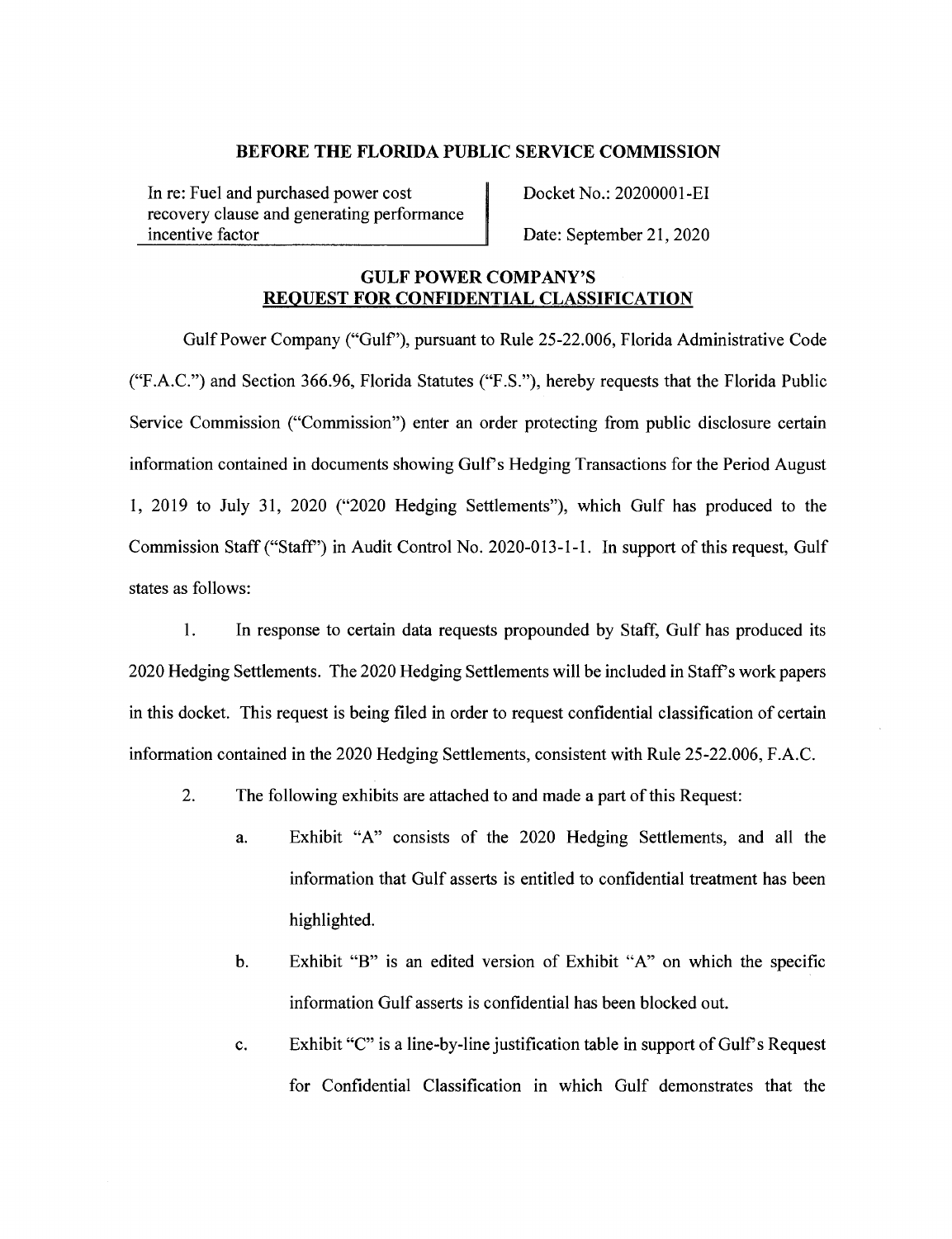information Gulf asserts is confidential qualifies as one of the statutory examples listed in section 364.183(3), 366.093(3), or 367.156(3), F.S.

d. Exhibit "D" is a written declaration in support of this Request, which affirms that the information for which Gulf seeks confidential classification is intended to be and is treated by Gulf as private and has not been disclosed.

3. Gulf submits that the confidential information contained in the 2020 Hedging Settlements relates to competitive interests, the disclosure of which would impair the competitive business of Gulf. This information contains details concerning Gulf's hedging activities between August 2019 and July 2020, and target ranges for hedging transactions. Disclosure of pricing and target range information would give other market participants a competitive advantage over Gulf and adversely affect Gulf's ability to conduct its hedging activities to the benefit of its customers. Similarly, hedging counterparties may refuse to conduct business with Gulf, or may charge higher prices, if pricing terms were made public. This information is entitled to confidential classification pursuant to section  $366.093(3)(d)$ -(e), F.S.

4. Upon a finding by the Commission that the confidential information contained in the 2020 Hedging Settlements is proprietary and confidential business information, the information should not be declassified for at least eighteen (18) month period and should be returned to Gulf as soon as it is no longer necessary for the Commission to conduct its business. *See* Section 366.093(4), F.S.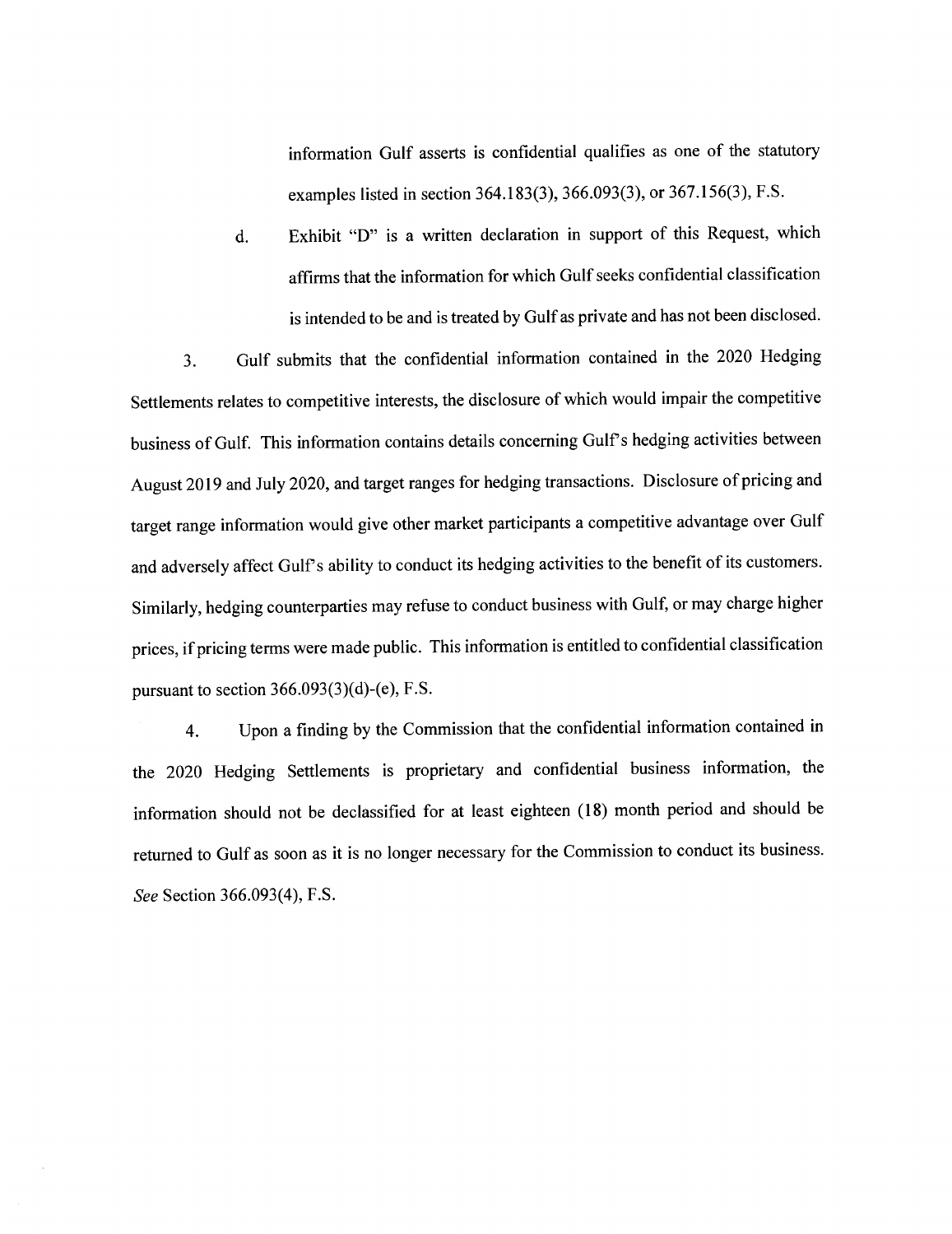**WHEREFORE,** for the above and foregoing reasons, as more fully set forth in the supporting materials, Gulf Power Company respectfully requests that the Commission grant Gulf's Request for Confidential Classification and enter an order protecting the information highlighted on Exhibit "A" from public disclosure.

Respectfully submitted this 21st day of September 2020.

Russell A. Badders Vice President & Associate General Counsel Gulf Power Company One Energy Place Pensacola, FL 32520-0100 (850) 444-6550 Russell.Badders@nexteraenergy.com

Jason A. Higginbotham Senior Attorney Florida Power & Light Company 700 Universe Boulevard Juno Beach, FL 33408-0420 (561) 691-7108 Jason.Higginbotham@fpl.com

By: *s/Jason A. Higginbotham*  Jason A. Higginbotham Fla. Auth. House Counsel No. 1017875 *Attorney for Gulf Power Company*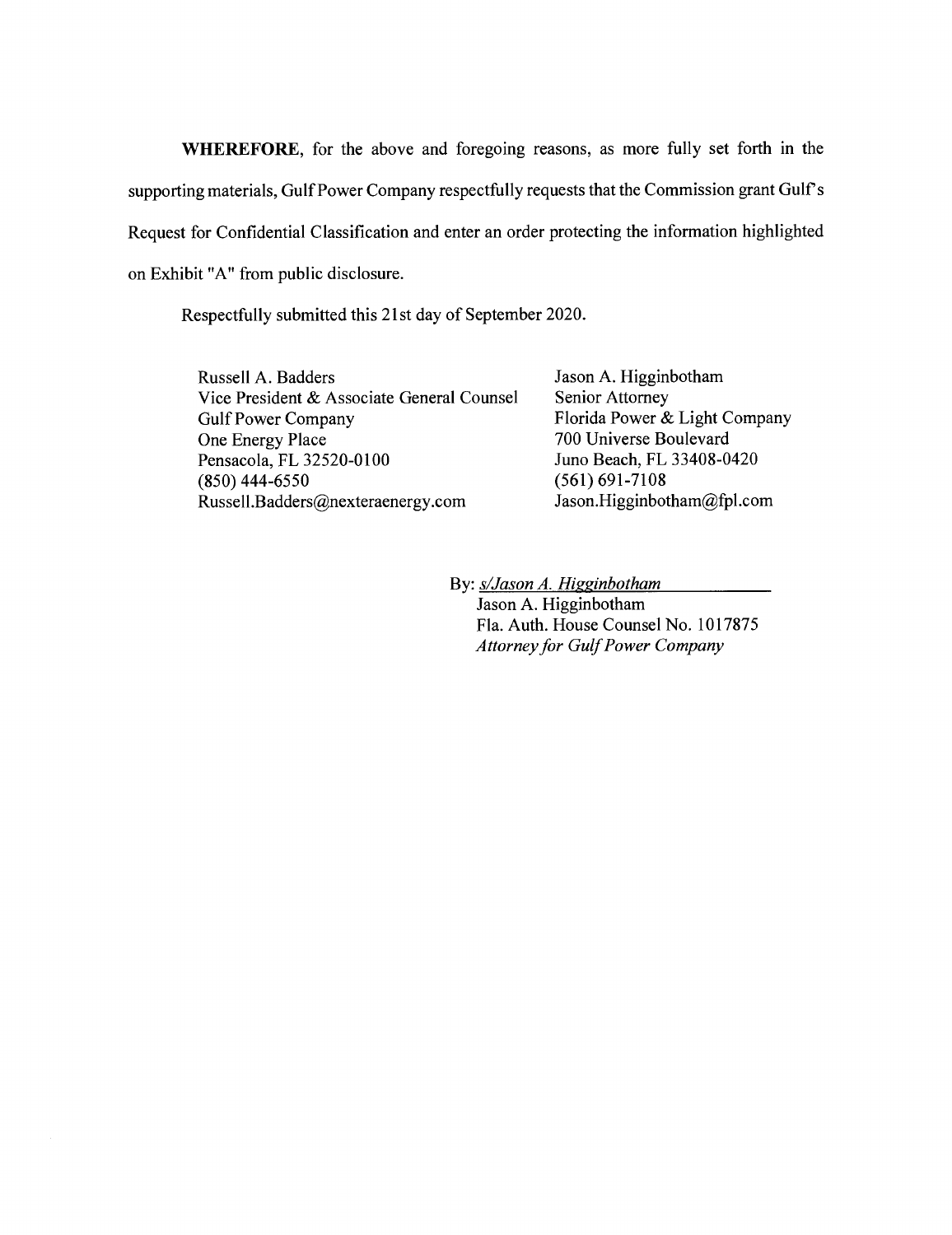In re: Fuel and purchased power cost recovery clause and generating performance incentive factor

Docket No.: 20200001-EI

Date: September 21, 2020

J.

# **REQUEST FOR CONFIDENTIAL CLASSIFICATION**

**EXHIBIT "A"** 

### **CONFIDENTIAL**

Provided to the Commission Clerk under separate cover as confidential information.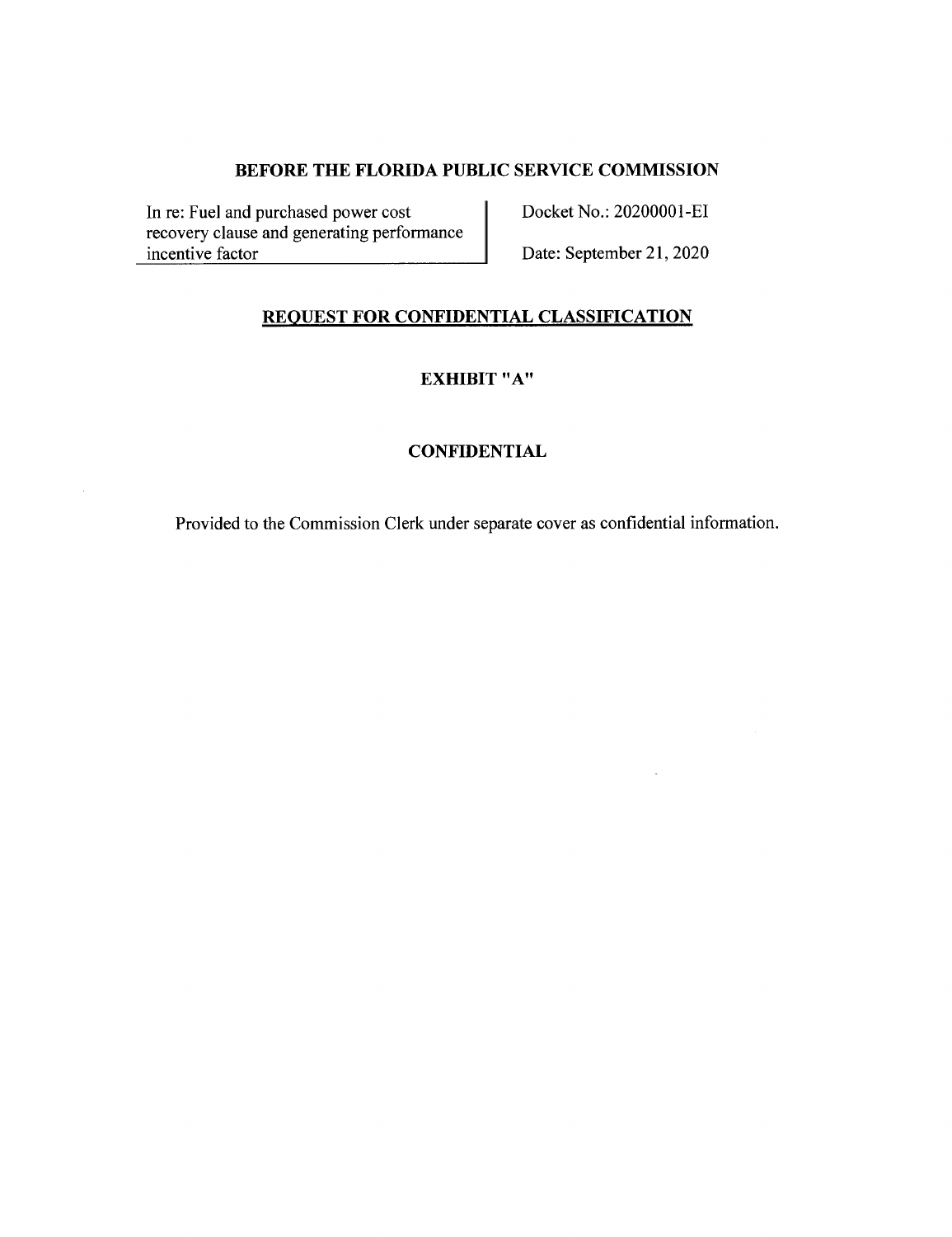In re: Fuel and purchased power cost recovery clause and generating performance incentive factor

 $\tau$ 

Docket No.: 20200001-EI

Date: September 21, 2020

# **REQUEST FOR CONFIDENTIAL CLASSIFICATION**

**EXHIBIT "B"** 

### **REDACTED**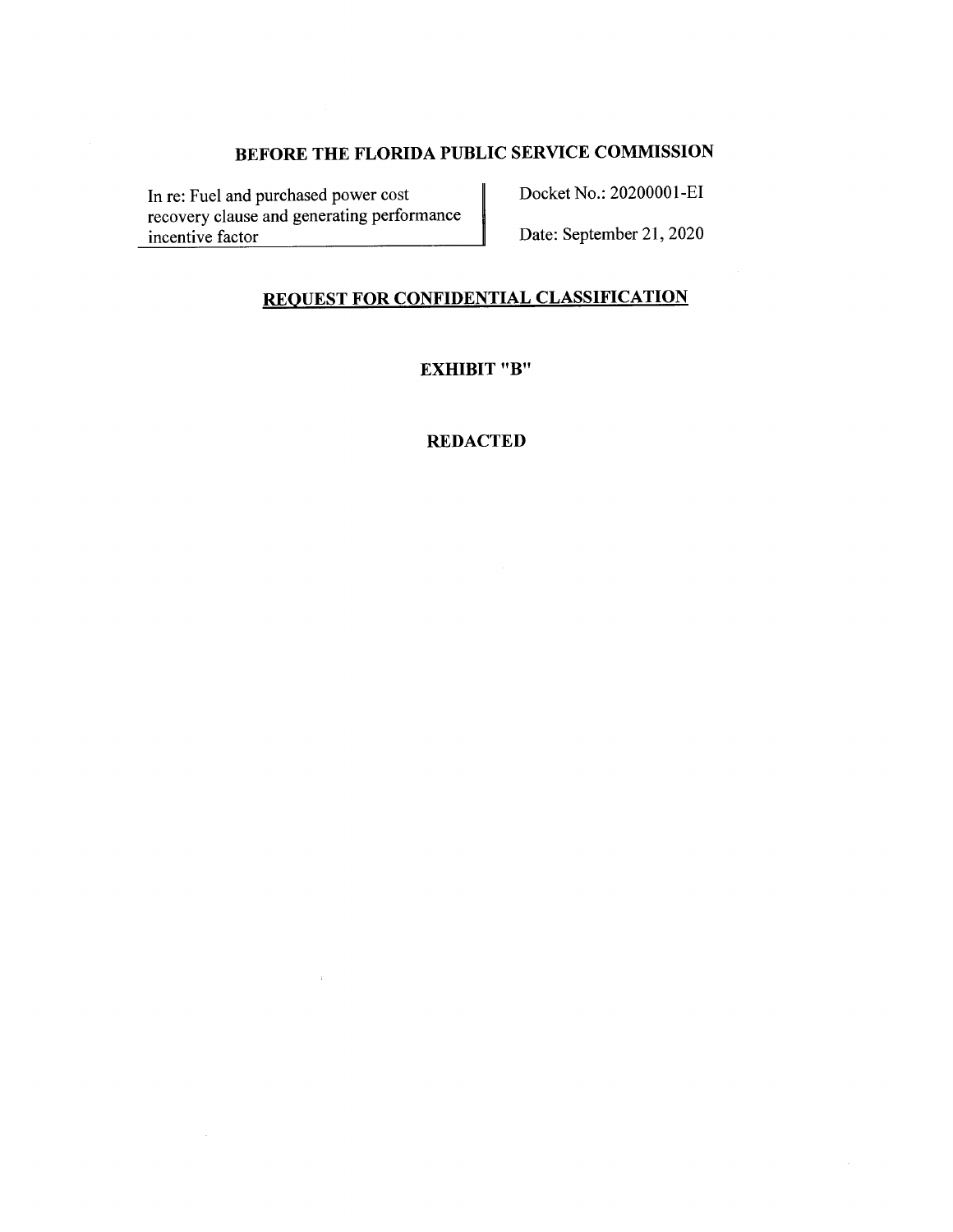$\phi = \sqrt{2420}$ Docket No.: 20200001-RI **Gulf Power Company** Audit Control No.: 2020-013-1-1 Hedging Transactions File: 2020 Hedging Settlements<br>Auditor: Debra Doblao For Period August 1, 2019 to July 31,2020 F  $\mathsf{A}$  $\mathcal{B}$  $\tilde{e}$ H  $\overline{C}$  $\mathcal{D}$  $\mathsf{G}$ Hedge<br>Month Settlement Contract Accounting Dent Month **MMBTU** (Gain)/Loss Month Index Counterparty **Type** Nymex Gas Hedging Pay Settlement 8/19 Aug-19<br>Ang-19<br>Aug-19 Swaps Seltionsent nymix **JPMORG**  $Ju-19$ Aug-19 Ś رنه<br>د MERRIL Swape Settlement **NYMEX** Jul-19 Aug-19 **CITIGROUP** Swags Settlement **NYMBX** Jul-19 Aug-19 450,000  $5 - 818,240$ 

 $\sim 10^{11}$ 

 $\mathbf{L}^{(1)}$ Ì

 $\int_{0}^{\infty} \int_{-\infty}^{\infty} \frac{dx}{x^2} dx$ 

 $48.1 \t{5} \t818,240$ 

Propared by audit staff<br>Source - FIN-2040 support

# CONFIDENTIAL

SOURCE Delleunced

j ł

 $\ddot{\cdot}$ 

j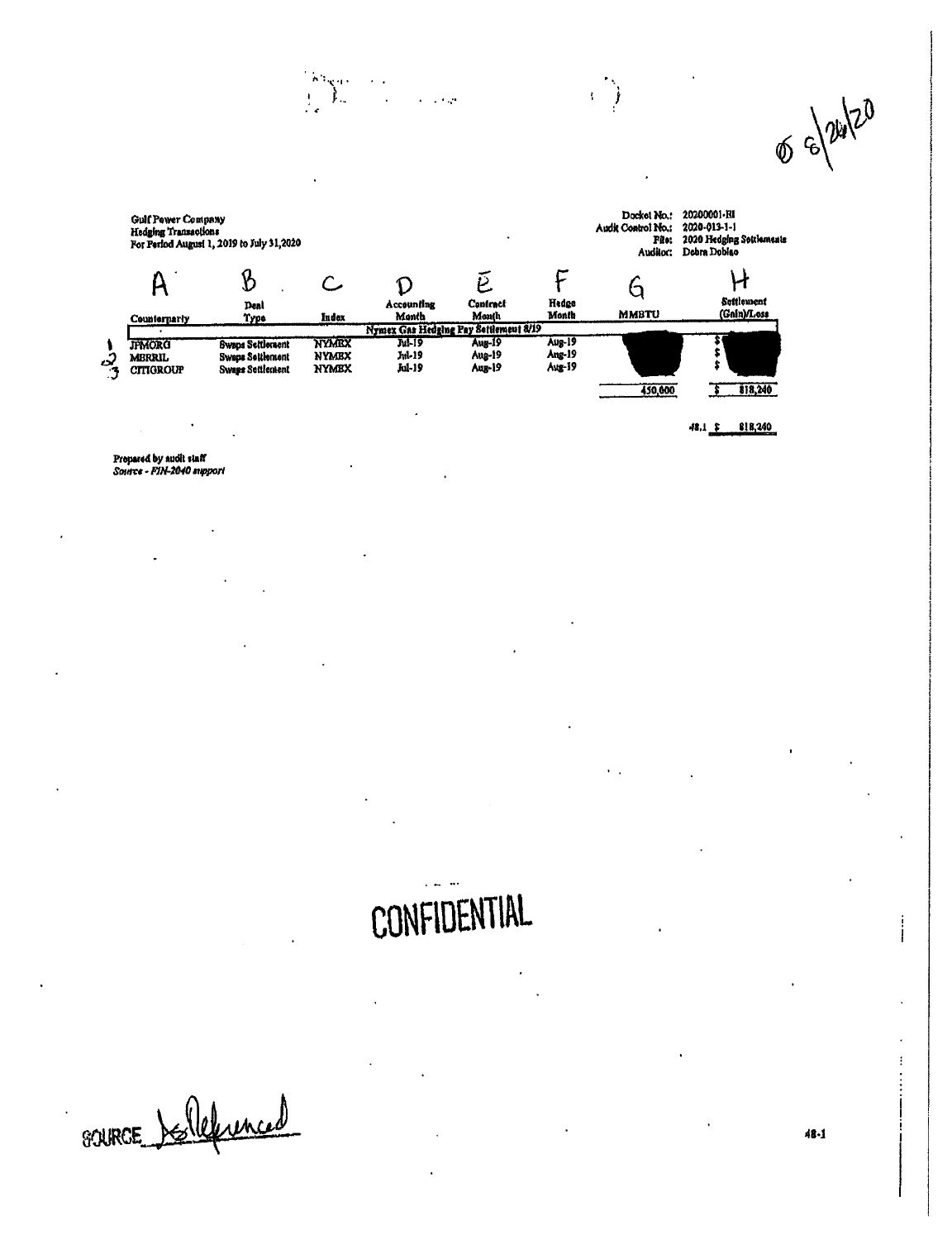s 8/26/20

|   | <b>Gulf Power Company</b><br>Hedging Transactions  | For Period August 1, 2019 to July 31,2020                       |                                              |                                       |                                       |                  | Dookel Na.:<br>Audit Control No.:<br>File:<br>Auditor: | 20200001-EI<br>2020-013-1-1<br>2020 Hedging Soltiements<br>Debre Dobiao |
|---|----------------------------------------------------|-----------------------------------------------------------------|----------------------------------------------|---------------------------------------|---------------------------------------|------------------|--------------------------------------------------------|-------------------------------------------------------------------------|
|   | 甘<br>Counterparty                                  | Deal<br>Type.                                                   | Index                                        | Accounting<br>Month                   | $\bullet$<br><b>Contract</b><br>Month | Hedgo<br>Mosth   | <b>MMBTU</b>                                           | Settlement<br>(Gain)/Loss                                               |
|   |                                                    |                                                                 |                                              | Nymex Gas Hedging Pay Sattlement 9/19 |                                       | $8ep-19$         |                                                        |                                                                         |
| ø | <b>TPMORG</b><br><b>MERRIL</b><br><b>CITIGROUP</b> | <b>Swaps Settlemont</b><br>Swapa Settlemont<br>Swaps Settlement | <b>NYMEX</b><br><b>NYMEX</b><br><b>NYMBX</b> | Aug-19<br>Aug-19<br>Aug-19            | $8ep-19$<br>Sep-19<br>$Sop-19$        | Sep-19<br>Sap-19 | \$450,000                                              | 1268,740                                                                |

 $\begin{pmatrix} 1 & 1 \\ 0 & 1 \end{pmatrix} \begin{pmatrix} 1 \\ 1 \end{pmatrix}$ 

 $\begin{smallmatrix} \cdot & \cdot \\ 1 & 1 \end{smallmatrix}$ 

768,740  $48.13$ 

k,

 $\hat{\mathbf{v}}$ 

Propared by audit staff<br>Source - FIN-2040 support

# CONFIDENTIAL

source Asleunced

 $\ddot{\phantom{0}}$ 

48-2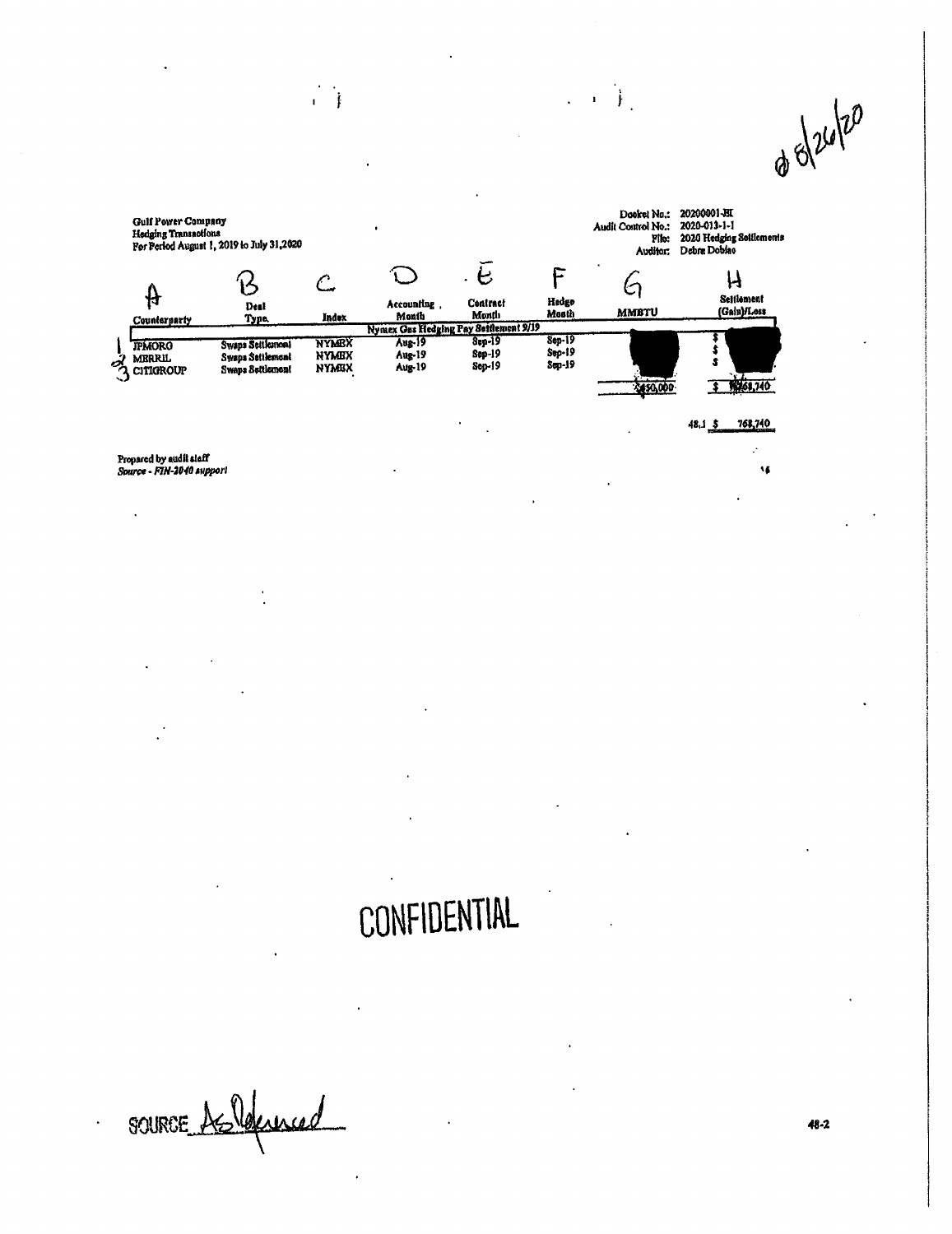$88/24/20$ 

|               | <b>Gulf Power Company</b><br><b>Hedging Transactions</b> | For Period August 1, 2019 to July 31,2020                              |                                       |                                        |                                         |                            | Dockel No.:<br>Audit Control No.:<br><b>File:</b><br>Auditor: | $\bullet$<br>20200001-RI<br>2020-013-1-1<br>2020 Hedging Settiements<br>Dobra Doblao |
|---------------|----------------------------------------------------------|------------------------------------------------------------------------|---------------------------------------|----------------------------------------|-----------------------------------------|----------------------------|---------------------------------------------------------------|--------------------------------------------------------------------------------------|
|               | A                                                        |                                                                        |                                       |                                        |                                         |                            | C                                                             | ŀ۰                                                                                   |
|               | Counterparty                                             | Deal<br>Type                                                           | Index                                 | Accounting<br>Meath                    | Centract<br>Manth                       | Hedge<br>Month             | <b>MMBTU</b>                                                  | <b>Settlement</b><br>(Galo)/Loss                                                     |
|               |                                                          |                                                                        |                                       | Nymex Gas Hedging Pay Settlement 10/19 |                                         |                            |                                                               |                                                                                      |
| $\mathcal{Z}$ | <b>JPMORG</b><br><b>MERRIL</b><br><b>CITIOROUP</b>       | <b>Sysps Settlement</b><br>Swaps Settlement<br><b>Swaps Settlement</b> | <b>NYMBX</b><br>NYMBX<br><b>NYMEX</b> | $Sep-19$<br>$Sop-19$<br>8ep-19         | <b>Od</b> 19<br><b>Oct-19</b><br>Oct-19 | Ool-19<br>Oct-19<br>Oct-19 | 450,000                                                       | 689,090                                                                              |

 $\begin{array}{c} \downarrow \\ \downarrow \end{array}$ 

689,090  $48.1 \frac{5}{2}$ 

 $\frac{1}{2}$ 

 $\begin{pmatrix} 1 & 0 \\ 0 & 1 \end{pmatrix}$ 

Propared by audit staff<br>Source - FIN-2040 support

# CONFIDENTIAL

source to Reference

 $48 - 3$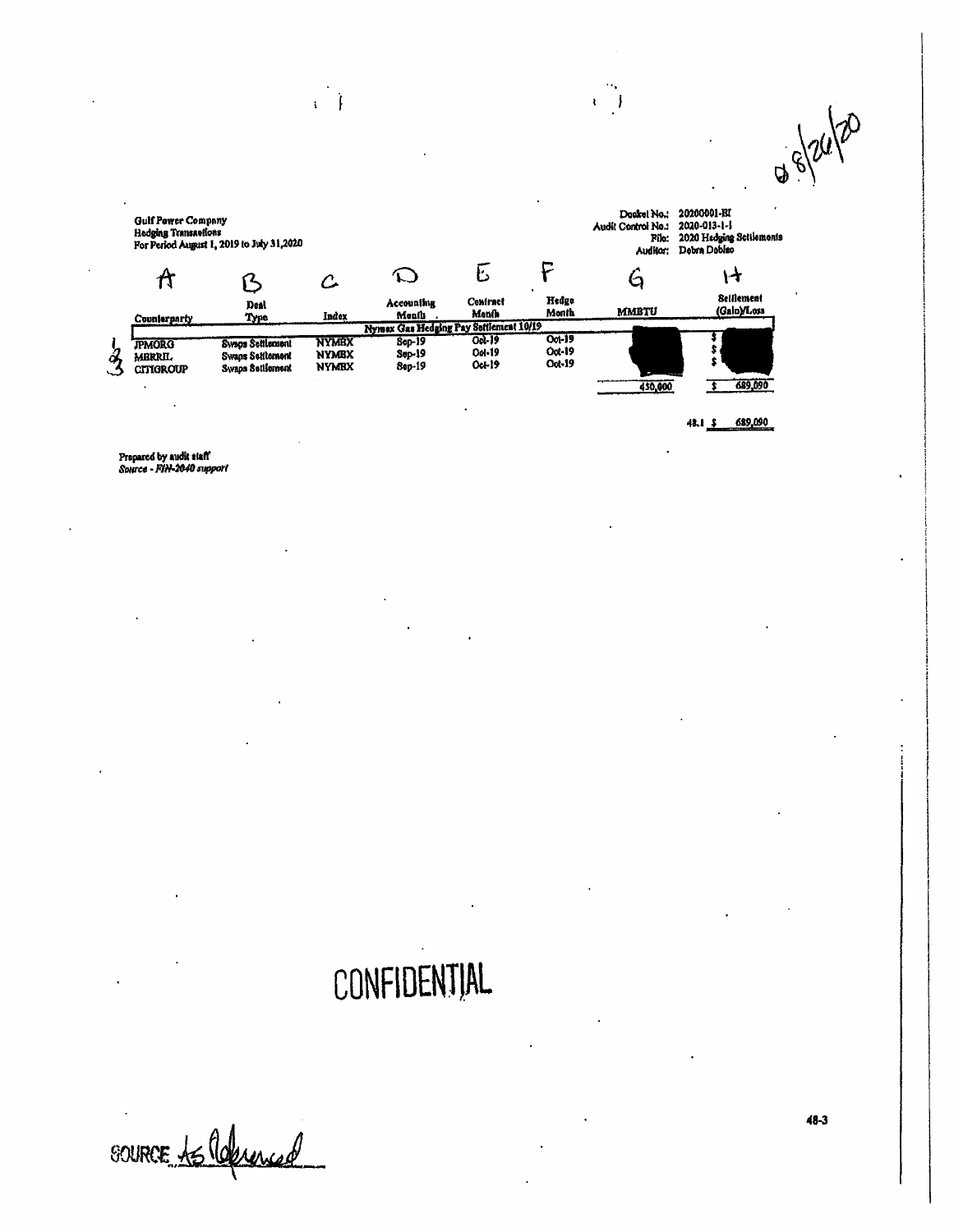@ 8/26/20 Dookol No.: 20200001-BI<br>Audil Control No.: 2020-013-1-1 Gulf Power Company<br>Hedging Trassactions<br>For Penod August 1, 2019 to July 31,2020 File: 2020 Hedging Settlements<br>Auditor: Debra Dobiao  $\overline{E}$  $\mathcal{F}_{\mathcal{C}}$  $\zeta$  $\mathcal{A}$ D  $\overline{C}$  $\mathsf{A}$  $\mathbf{B}$  $\ddot{\phantom{0}}$ **Hedge**<br>Month Settlement Contract Deal Accounting **MMBTU** (Gain)/Loss Month Month Index Counterparty Type Nymex Gas Hedging Pay Seitlement 11/19  $\overline{\text{Now-19}}$  $\frac{1}{3}$ Oot-19 **الله خانه**<br>کا **TPMORG** Swaps Settlemont **NYMBX Nov-19** NIM<sub>SA</sub><br>NYMBX<br>NYMBX Nov-19<br>Nov-19 Swaps Settlement  $00 - 19$ **Nov-19 MERRIL**  $O_0 + 19$ **Nov-19 CITIGROUP**  $\ddot{\phantom{a}}$ <u>য</u> 602,680 \$30,000  $\cdot$ 

 $\vec{1}$ 

 $48.13$ 602,680

 $\cdot$ 

 $\frac{1}{2}$  $\mathbf{L}$ 

 $\ddot{\phantom{a}}$ 

Propared by audit staff<br>Source - FIN-2040 support

# CONFIDENTIAL

SOURCE AS!

48-4

 $\ddot{\cdot}$  $\overline{1}$  $\overline{a}$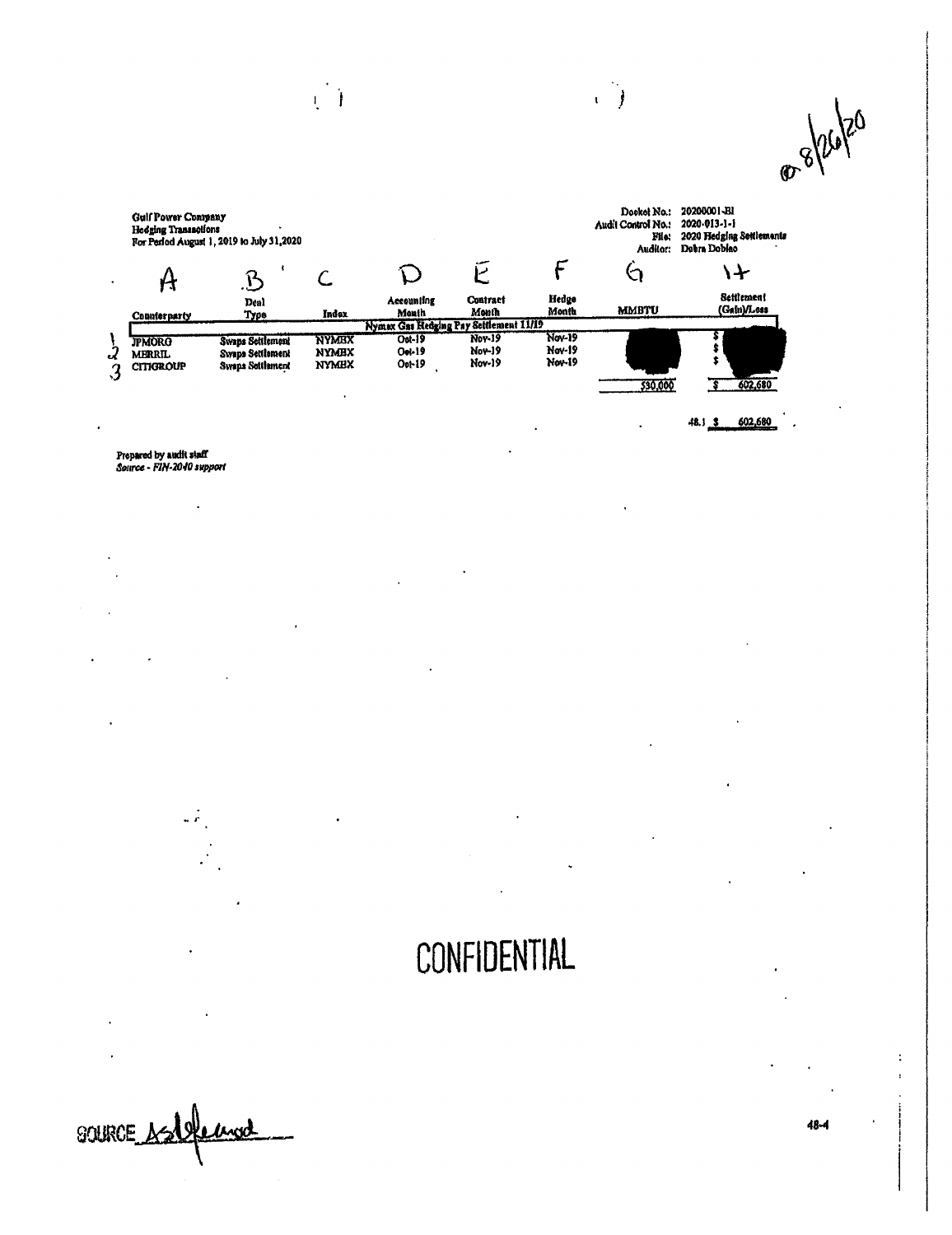@ s/20/20

|   | <b>Gulf Power Company</b><br>Hedging Transactions  | For Period August 1, 2019 to July 31,2020                       |                                              |                                        |                              |                                     | Dosket No.:<br>Audit Control No.:<br>File:<br>Auditor: | 20200001-E1<br>2020-013-1-1<br>2020 Hedging Sottlements<br>Debra Doblac |
|---|----------------------------------------------------|-----------------------------------------------------------------|----------------------------------------------|----------------------------------------|------------------------------|-------------------------------------|--------------------------------------------------------|-------------------------------------------------------------------------|
|   | H                                                  |                                                                 |                                              |                                        | ē                            |                                     |                                                        |                                                                         |
|   | Counterparty                                       | Deal<br>Туре                                                    | Index                                        | Accounting<br>Month                    | Contract<br>Month            | Hedga<br>Month                      | <b>MMBTU</b>                                           | <b>Ssifiement</b><br>(Gain)/Loss                                        |
|   |                                                    |                                                                 |                                              | Nymex Gas Hedging Pay Settlement 12/19 |                              |                                     |                                                        |                                                                         |
| Э | <b>JPMORG</b><br><b>MERRIL</b><br><b>CITIGROUP</b> | <b>Swape Settlement</b><br>Swaps Settlement<br>Sweps Settlemont | <b>NYMEX</b><br><b>NYMBX</b><br><b>NYMEX</b> | Nov-19<br><b>Nov-19</b><br>Nov-19      | $Dec-19$<br>Dec-19<br>Dec-19 | Dec-19<br>$Dec-19$<br>$D_{00} - 19$ | 530,000                                                | 669,990                                                                 |

 $\langle \rangle$  (  $\langle \rangle$ 

 $-48.1$  \$ 669,990

 $\epsilon$  .

 $\mathbf{t} = \mathbf{j}$ 

Propared by audit staff<br>Source - FIN-2040 support

 $\frac{1}{2}$  ,  $\frac{1}{2}$ 

# CONFIDENTIAL

SOURCE A leprence

 $48 - 5$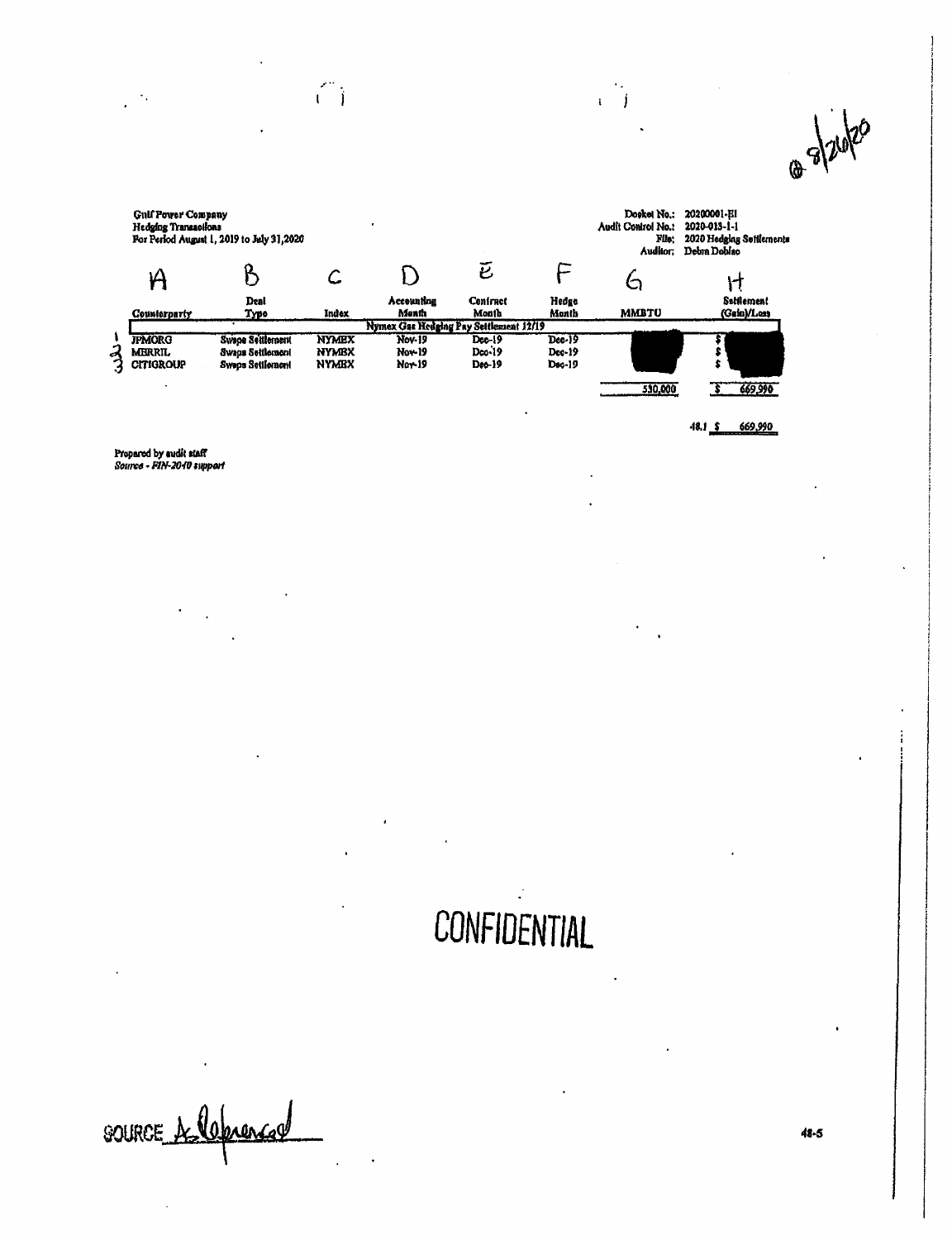0-426/20 Docket No.: 20200001-EI<br>Audit Control No.: 2020-013-1-1 **Galf Power Company** Hedging Transactions<br>For Period August 1, 2019 to July 31,2020 Pile: 2020 Hedging Sottlements<br>Auditor: Debra Doblao  $\tilde{\epsilon}$ F  $\mathsf{O}$  $\mathcal{B}$  $\overline{6}$  $\mathbf{\hat{A}}$  $\overline{C}$  $H$ Settlemen(<br>(Galu)/Less Accounting Hedge Centract Deal **MMBTU** Manth Month Month Counterparty Type Index Nymex Gas Hedging Pay Settlement 1/20  $\frac{10000}{\text{J}\text{am} \cdot 20}$ <br> $\frac{10000}{\text{J}\text{am} \cdot 20}$ Jan-20<br>Jan-20 Swaps Soltlement **NYMEX TPMORG** Dec-19 š MERRIL Swaps Settlement **NYMBX** Dec-19  $\overline{\mathcal{L}}$ 330,000 3 467,160  $48.1 \frac{s}{100}$   $467,160$  $\ddot{\phantom{a}}$ 

 $\mathbb{Z}^2$ 

 $\mathbb{Z}^2$ 

Prepared by audit staff<br>Dource - FIN-2040 support

**CONFIDENTIAL** 

SOURCE La Velexiona

48-6

 $\ddot{\phantom{0}}$  $\mathbf{r}$  $\ddot{i}$ i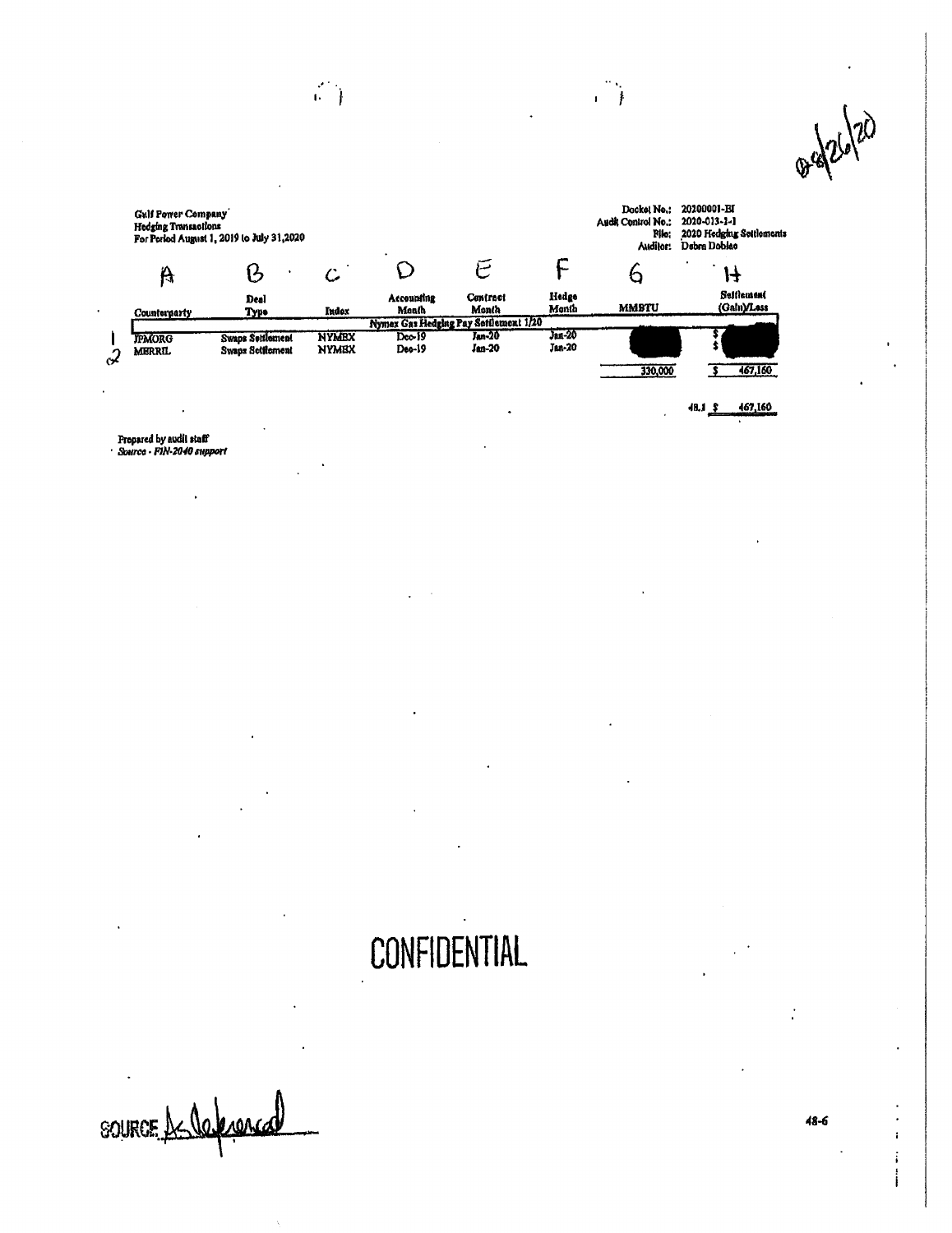88/26/20



 $\ddot{\phantom{a}}$ 

 $\frac{1}{\sqrt{2}}$ 

48.1 \$ 559,890

 $\sim$  .  $\sqrt{ }$ 

Propared by audit staff<br>Source – FIN-2040 support

 $\overline{\phantom{a}}$ 

# CONFIDENTIAL

 $\mathbf{r}$ 

SOURCE A Mericiance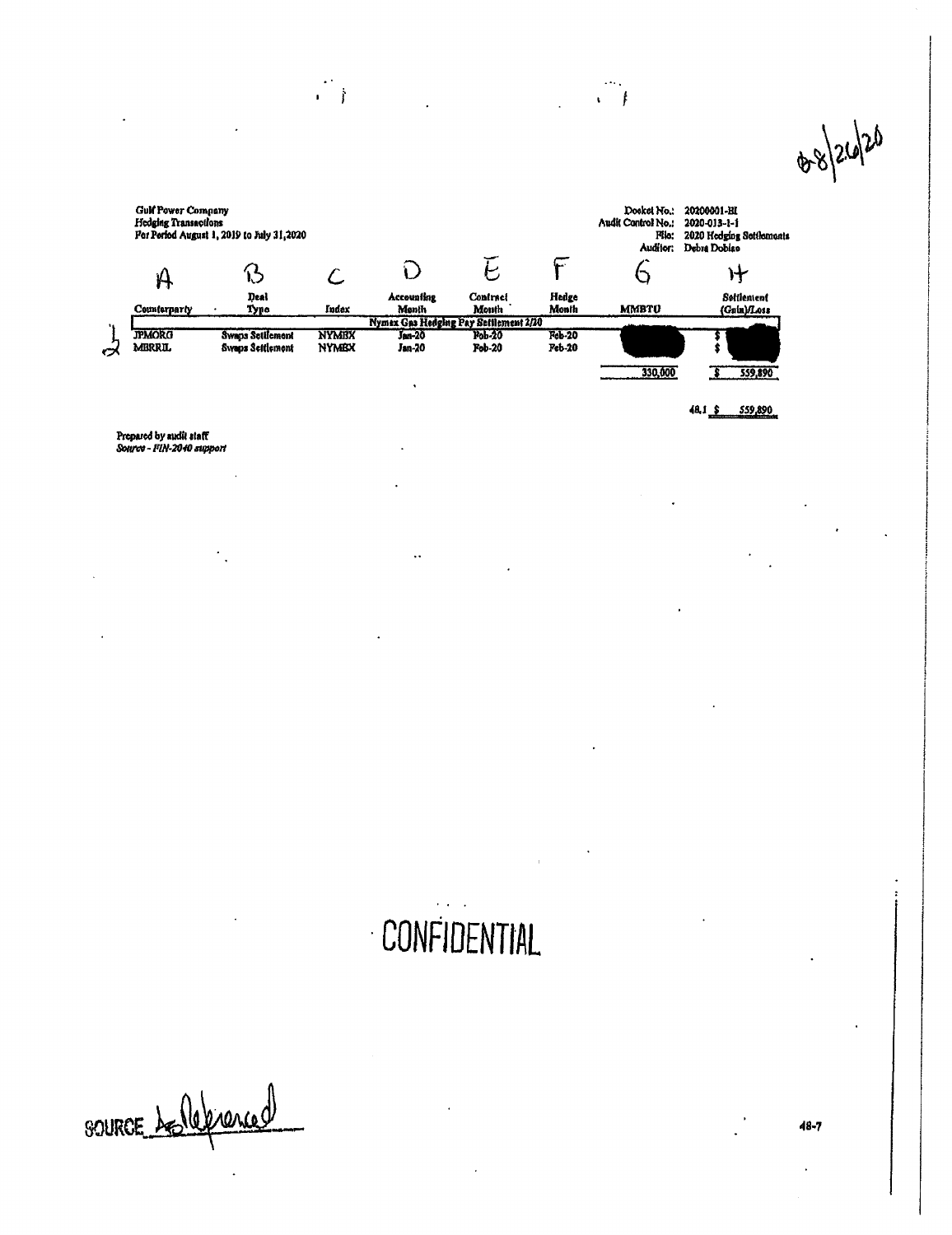

 $\mathbf{I}$ j

> $48.15$ 578,370

 $\begin{array}{c} \begin{array}{c} \begin{array}{c} \begin{array}{c} \end{array}\\ \begin{array}{c} \end{array} \end{array} \end{array} \end{array}$ 

 $\mathbf{r}$ 

Propared by audit staff.<br>Source - FIN-2040 support

# CONFIDENTIAL

source <u>bellefranced</u>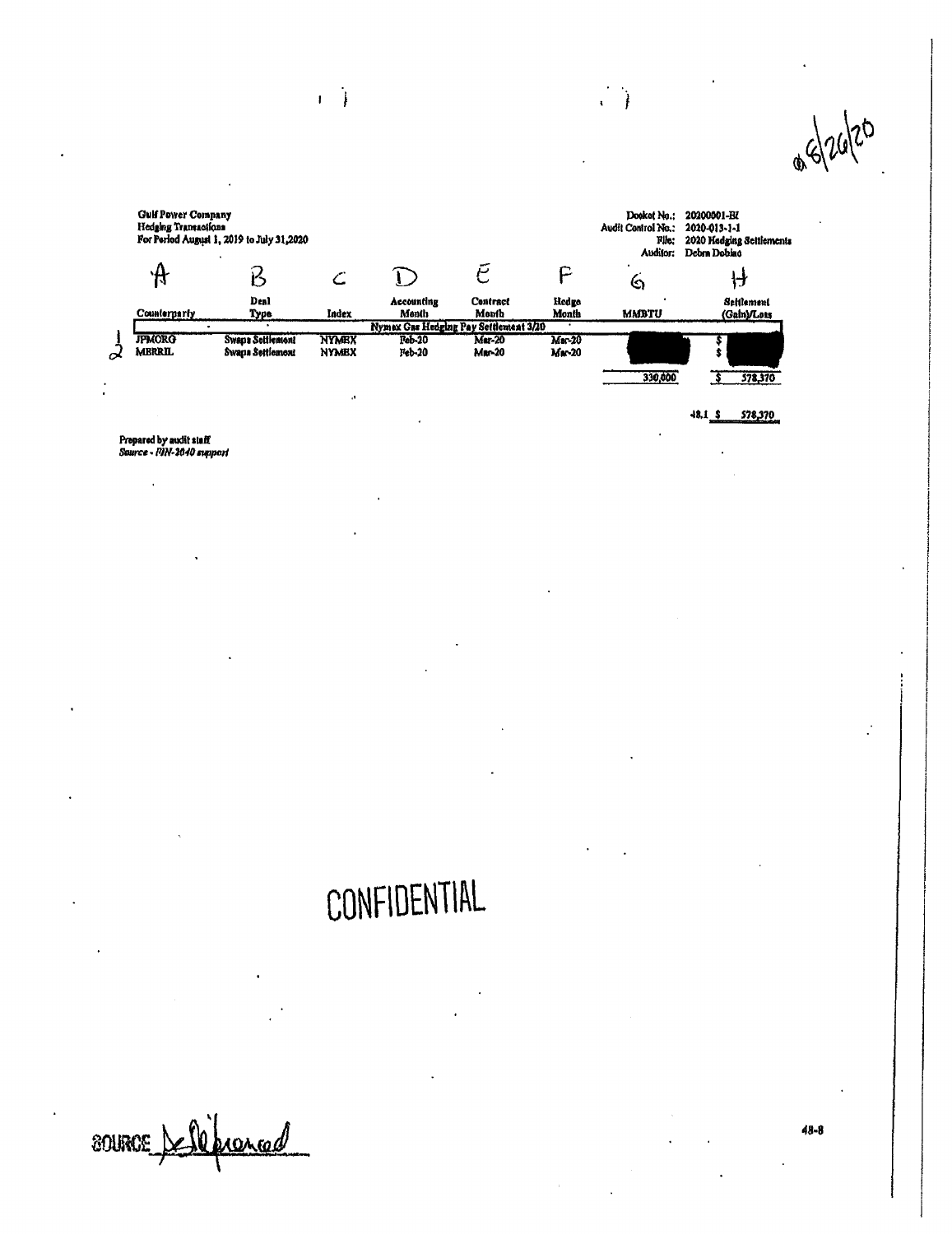$1590$ 

Golf Power Company<br>Hodging Transactions Audit<br>For Puriod August 1, 2019 to

02/72/30

**COCTLE AIRE CAL** 

20000001-EI **Duine Do** Doctor No.: 2<br>Audin Commel No.: 7<br>Fine Auditor:

| Natural Cast MOMETTUs Awgust  |                    | September October November Deemder Jamary Robratty |         |        |                                     |               |         | March | Total                 |
|-------------------------------|--------------------|----------------------------------------------------|---------|--------|-------------------------------------|---------------|---------|-------|-----------------------|
| Projected Bank                | 4,817,398<br>- 161 | 6,726,091                                          |         |        | 1969/10 1979 1979 1979 1979 1989/16 |               |         |       | 48,407,811            |
| Settled Historic Transcriptus | 450,000<br>ĵ       | 450,00                                             | 450,000 | SA,000 | 530,000                             | <b>BA,000</b> | 330,000 |       | 730,000 \$ 73.000,000 |
| % of Dannet                   |                    | ř                                                  |         | Š      | ť                                   | K,            | É       | ī.    | K                     |
| This is the most of the most  |                    |                                                    |         | ť      |                                     |               |         |       |                       |

**B**<br>Dear as

ð Ì

J

星道

them (OTED/MOST) quantities The Root

# **CONFIDENTIAL**

**EQNICE**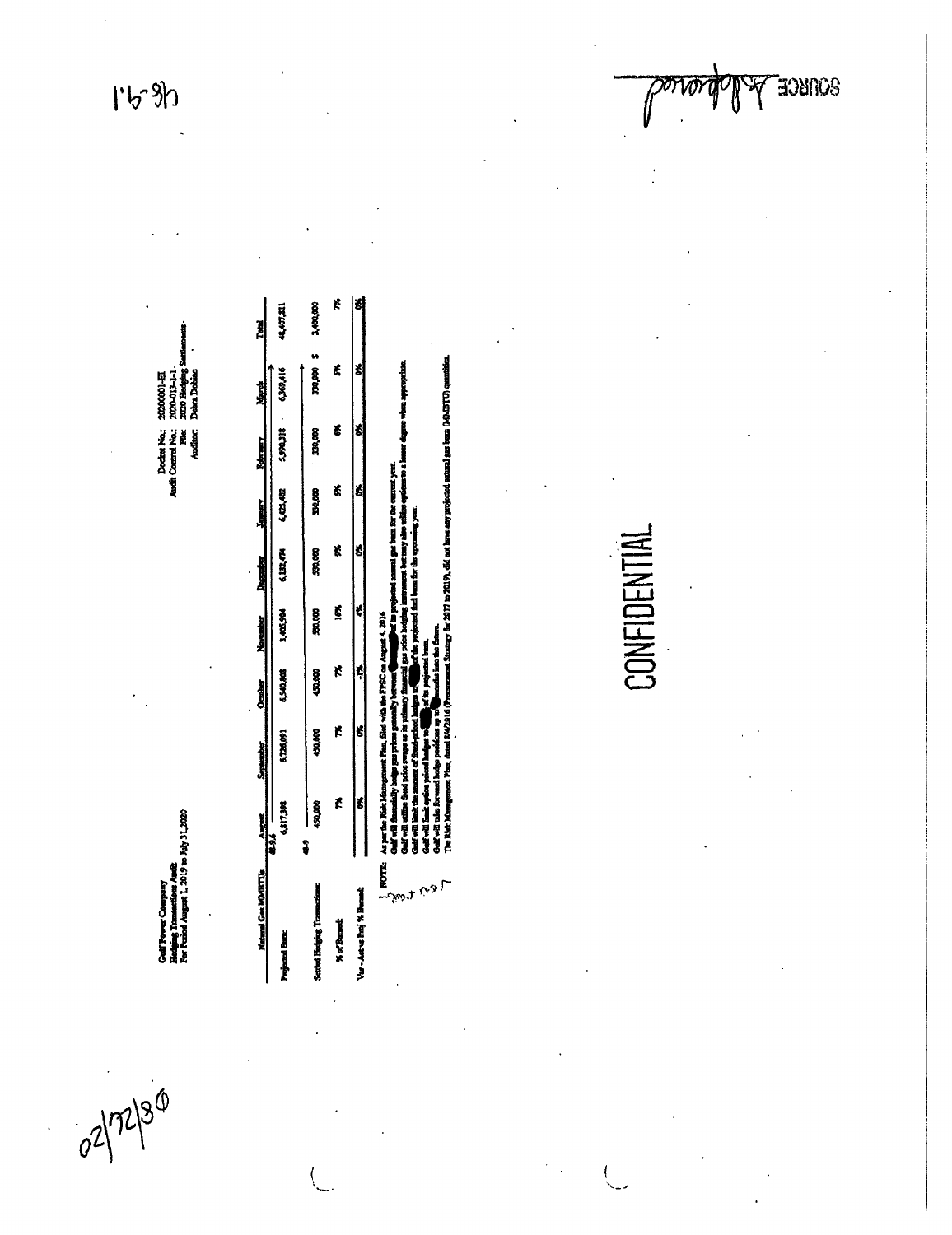In re: Fuel and purchased power cost recovery clause and generating performance incentive factor

Docket No.: 20200001-EI

Date: September 21, 2020

# **REQUEST FOR CONFIDENTIAL CLASSIFICATION**

# **EXHIBIT "C"**

# **Line-by-Line/Field-by-Field Justification**

| Line(s)/Field(s)            | <b>Justification</b>                                                                         |
|-----------------------------|----------------------------------------------------------------------------------------------|
| Document 48-1               | This information is entitled to confidential                                                 |
| Columns G $&$ H, lines 1-3  | classification pursuant to $\S 366.093(3)(d)$ -<br>(e), Florida Statutes. The basis for this |
| Document 48-2               | information being designated as                                                              |
| Columns $G & H$ , lines 1-3 | confidential is more fully set forth in                                                      |
| Document 48-3               | paragraph 2.                                                                                 |
| Columns G $&H$ , lines 1-3  |                                                                                              |
| Document 48-4               |                                                                                              |
| Columns G $&H$ , lines 1-3  |                                                                                              |
| Document 48-5               |                                                                                              |
| Columns $G & H$ , lines 1-3 |                                                                                              |
| Document 48-6               |                                                                                              |
| Columns G & H, lines $1-2$  |                                                                                              |
| Document 48-7               |                                                                                              |
| Columns G $&$ H, lines 1-2  |                                                                                              |
| Document 48-8               |                                                                                              |
| Columns G & H, lines $1-2$  |                                                                                              |
| Document 48-9.1             |                                                                                              |
| lines $2 \& 4-6$ as marked  |                                                                                              |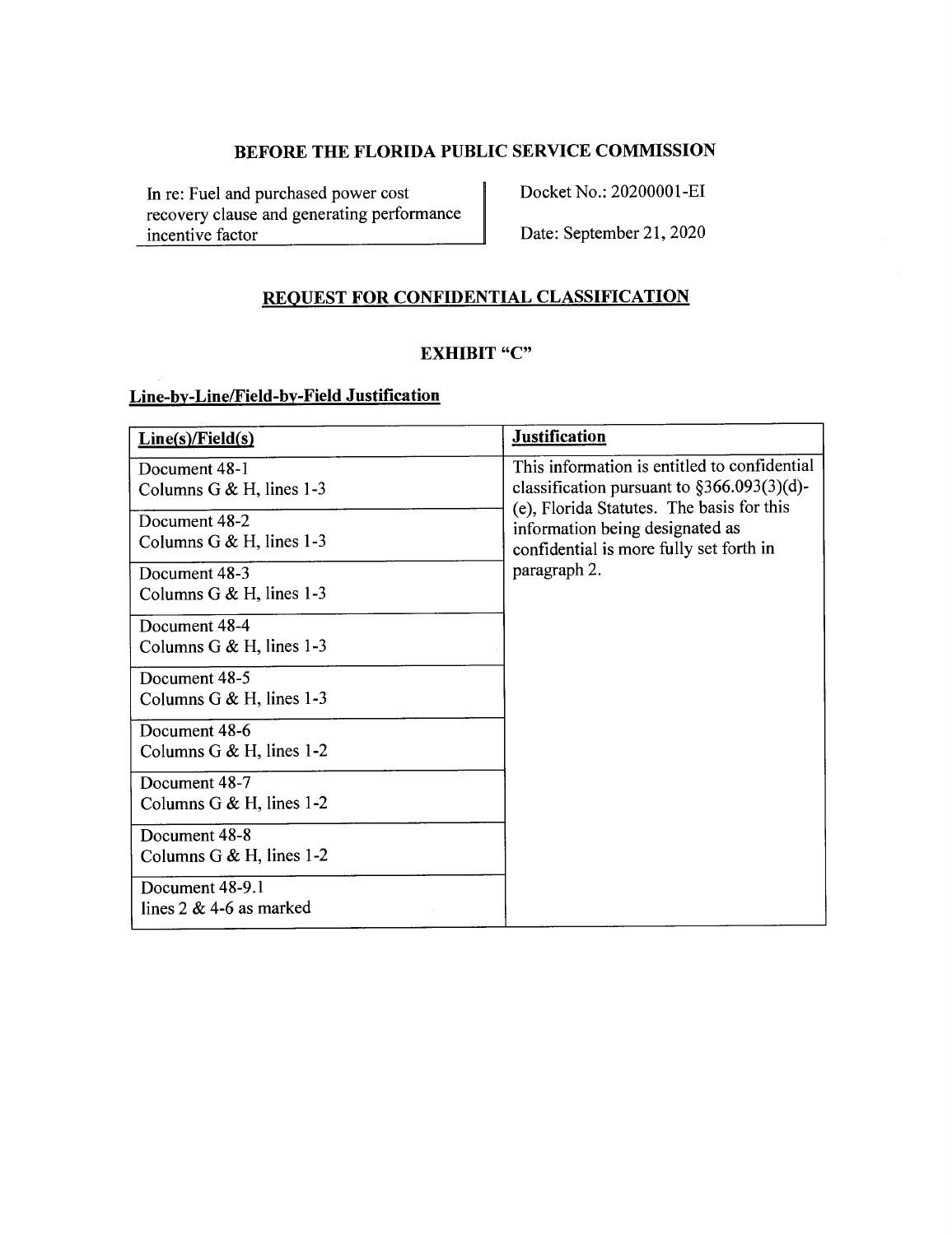### **EXHIBIT "D"**

# **BEFORE THE FLORIDA PUBLIC SERVICE COMMISSION**

In re: Fuel and purchased power cost recovery clause and generating performance incentive factor

Docket No.: 20200001-EI

Date: September 21, 2020

STATE OF FLORIDA )

COUNTY OF PALM BEACH )

) WRITTEN DECLARATION OF RICHARD HUME

1. My name is Richard Hume. I am currently employed by Gulf Power Company ("Gulf") as Regulatory Issues Manager. I have personal knowledge of the matters stated in this written declaration.

2. I have reviewed the documents and information included in Exhibit "A" to Gulf's Request for Confidential Classification filed this date, for which  $\frac{1}{1}$  am listed as a declarant on Exhibit "C". The documents that I have reviewed and which are asserted by Gulf to be proprietary confidential business information contain or constitute contractual data, and information related to competitive interests, the disclosure of which would impair the competitive business of Gulf, its affiliates and its contractors, vendors and suppliers. Specifically, the documents and exhibits contain the details concerning Gulf's hedging activities between August 2019 and July 2020, and target ranges for hedging transactions. Disclosure of this information would impair or negate the commercial interests of Gulf as Gulf negotiates contracts with third-party entities. The disclosure of this information will also impact the efforts of Gulf or its affiliates to contract for goods and services on favorable terms in the future, which in turn increases costs to Gulf and its customers. To the best of my knowledge, Gulf has maintained the confidentiality of this information.

3. Consistent with the provisions of the Florida Administrative Code, such materials should remain confidential for a period of eighteen (18) months. In addition, they should be returned to Gulf as soon as the information is no longer necessary for the Commission to conduct its business so that Gulf can continue to maintain the confidentiality of these documents.

4. Under penalties of perjury, I declare that I have read the foregoing declaration and that the facts stated therein are true and to the best of my knowledge and belief.

I  $H_{\rm nuc}$ refrind Richard Hume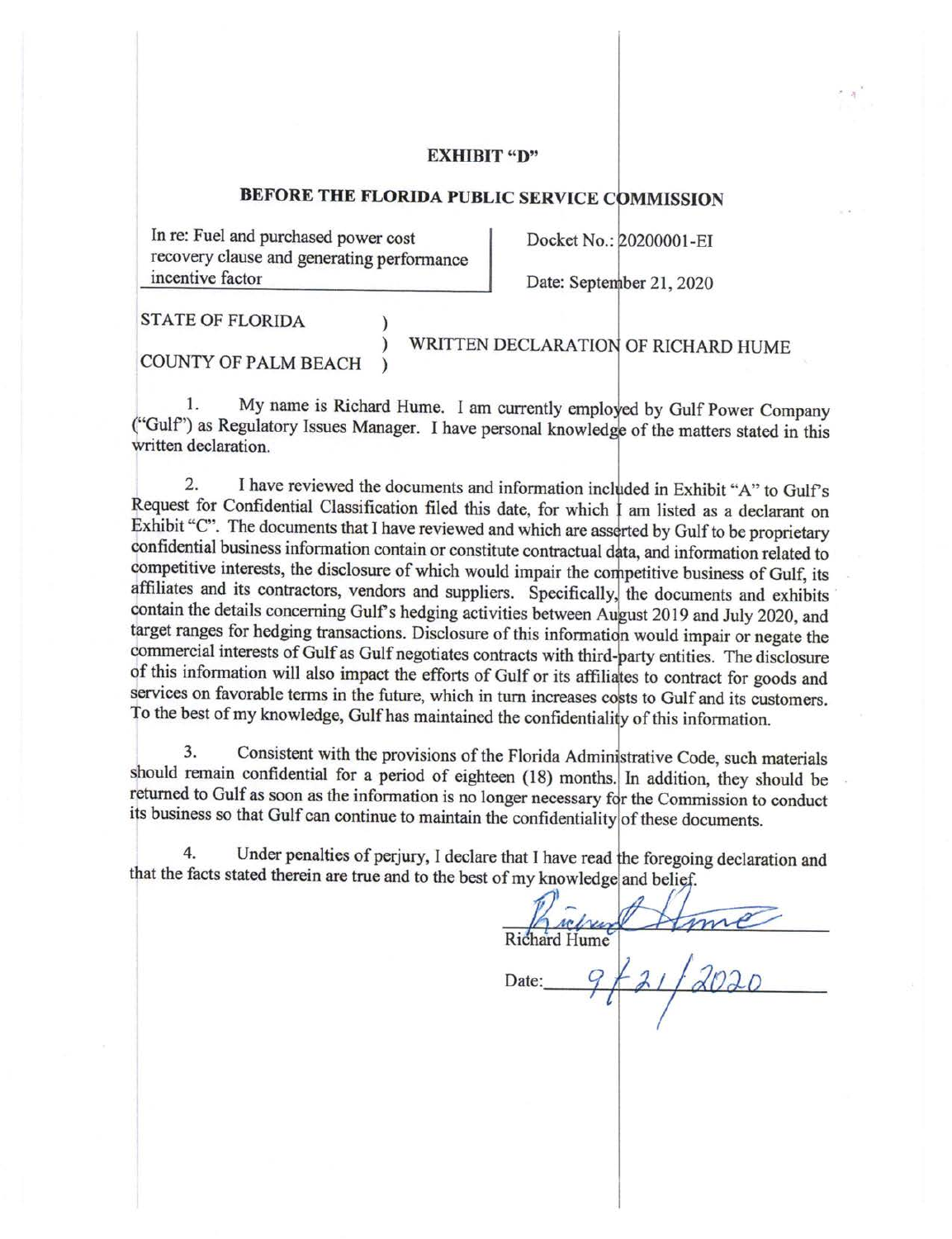IN RE: **Fuel and Purchased Power Cost Recovery Clause with Generating Performance Incentive Factor** 

Docket No.: **20200001-EI** 

### **CERTIFICATE OF SERVICE**

 $\lambda$  $\lambda$ 

I HEREBY CERTIFY that a true copy of the foregoing was furnished by hand delivery to Commission Clerk and via electronic mail this 21st day of September, 2020 to the following:

Florida Public Utilities Company PCS Phosphate - White Springs<br>Florida Division of Chesapeake c/o Stone Mattheis Xenopoulos **Utilities Corp.** Mike Cassel, Director **James W. Brew/Laura Baker** Regulatory and Governmental Affairs Eighth Floor, West Tower<br>1750 SW 14<sup>th</sup> Street, Suite 200 1025 Thomas Jefferson S Fernandina Beach, FL 32034<br>mcassel@fpuc.com

c/o Stone Mattheis Xenopoulos<br>& Brew. P.C. 1025 Thomas Jefferson St, NW Washington, DC 20007 jbrew@smxblaw.com lwb@smxblaw.com

Duke Energy Florida Dianne M. Triplett 299 First Avenue North St. Petersburg, FL 33701 Dianne.triplett@duke-energy.com

Florida Power & Light Company Maria J. Moncada David Lee 700 Universe Boulevard (LAW/JB) Juno Beach, FL 33408-0420 Maria.moncada@fpl.com David.Lee@fpl.com

Florida Power & Light Company Kenneth Hoffman 134 West Jefferson Street Tallahassee, FL 32301 Kenneth.Hoffman@fpl.com

Ausley Law Firm James D. Beasley J. Jeffry Wahlen Malcolm N. Means Post Office Box 391 Tallahassee, FL 32302 jbeasley@ausley.com jwahlen@ausley.com mmeans@ausley.com

Gunster Law Firm Beth Keating 215 South Monroe Street, Suite 601 Tallahassee, FL 32301-1839 bkeatinq@gunster.com

Office of Public Counsel J. **R. Kelly/M.** Fall-Fry Patricia A. Christensen Associate Public Counsel c/o The Florida Legislature 111 W. Madison Street, Room 812 Tallahassee, FL 32399-1400 Kelly.jr@leg.state.fl.us Christensen.patty@leq.state.fl.us fall-fry.mireille@leg.state.fl.us

Duke Energy Florida, Inc. Matthew R. Bernier 106 East College Avenue, Suite 800 Tallahassee, FL 32301-7740 Matthew.bernier@duke-enerqy.com FLRegulatoryLegal@duke-enerqy.com